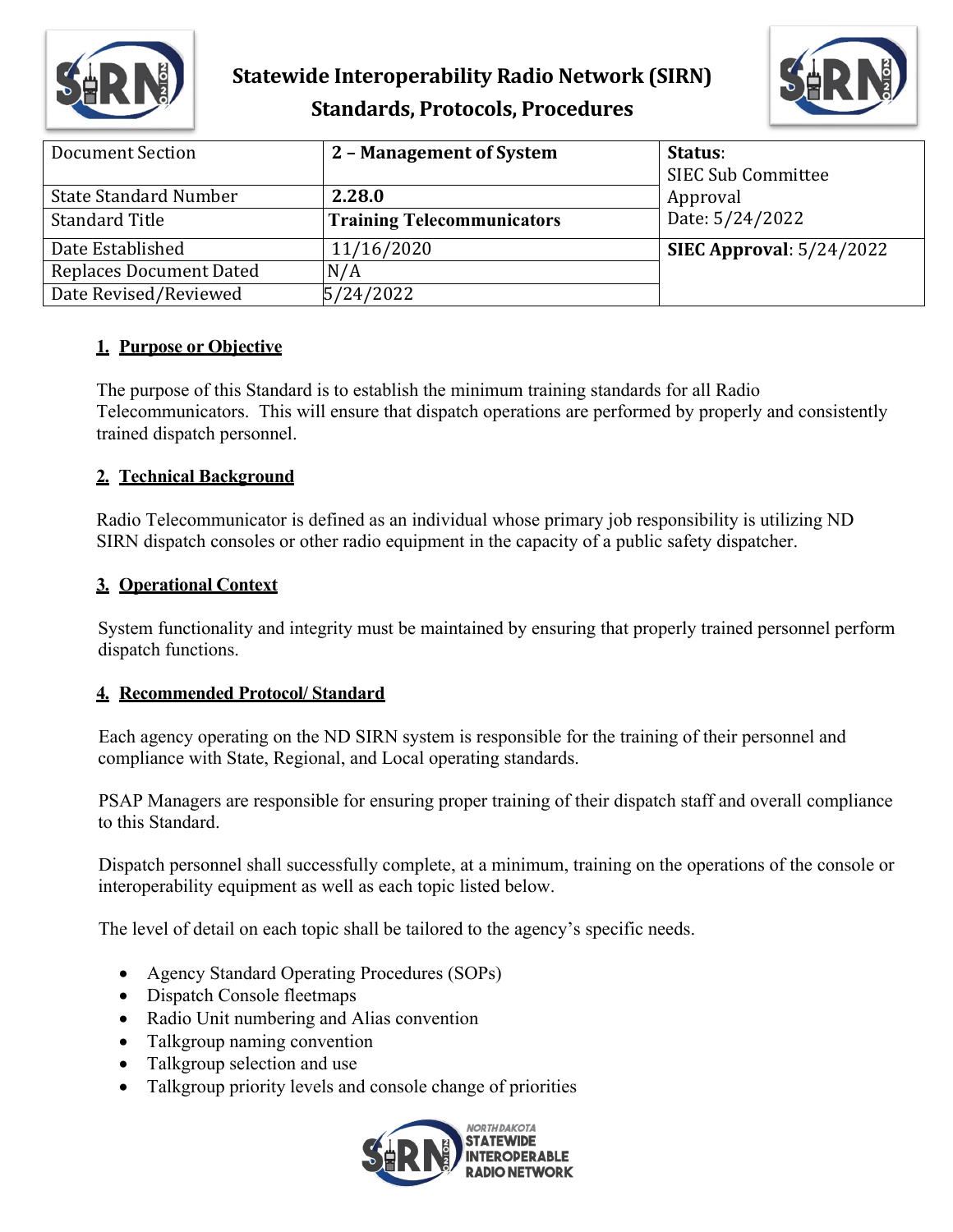

## **Statewide Interoperability Radio Network (SIRN) Standards, Protocols, Procedures**



- Emergency button operation, handling and processing
- Encryption and secure communications
- Statewide and Regional Interoperability talkgroups
- Interagency announcement and hailing talkgroups
- Patching and multi-select
- Use of audio gateway solutions
- Incident Command System (ICS) form 205 as it relates to SIRN and voice communications
- Radio User Fleetmaps
- **DIRECT** channels
- Agency Paging procedures
- Alert tones
- Aircraft to Ground communications
- Event and Exercise Communications Planning
- Statewide Pursuit Communications
- National Weather Service ND SIRN Radio Operations
- Agency backup radio plan
- Site trunking

Training must involve interactive scenarios to simulate multi-agency and multi-jurisdictional events covering the use of SIRN's interoperability resources.

Each PSAP is responsible for communicating policy and training changes to their Radio Telecommunicators as they occur.

Each PSAP shall be responsible for maintaining adequate records documenting compliance with the provisions of this standard including user roster and type of training completed.

## **Refresher Training**

Radio Telecommunicators shall receive refresher training on a recurring basis and when a significant change to procedure or equipment is implemented. Refresher training shall ensure competency of all skills taught in initial training and should specifically include skills that are infrequently used.

## **5. Recommended Procedure**

It is highly recommended that all Radio Telecommunicators read and familiarize themselves with the SIRN Telecommunicators Training Material and all applicable State Standards as part of their training.

## **6. Management**

PSAP Managers are responsible to ensure that:

• Radio Telecommunicators have received all necessary training